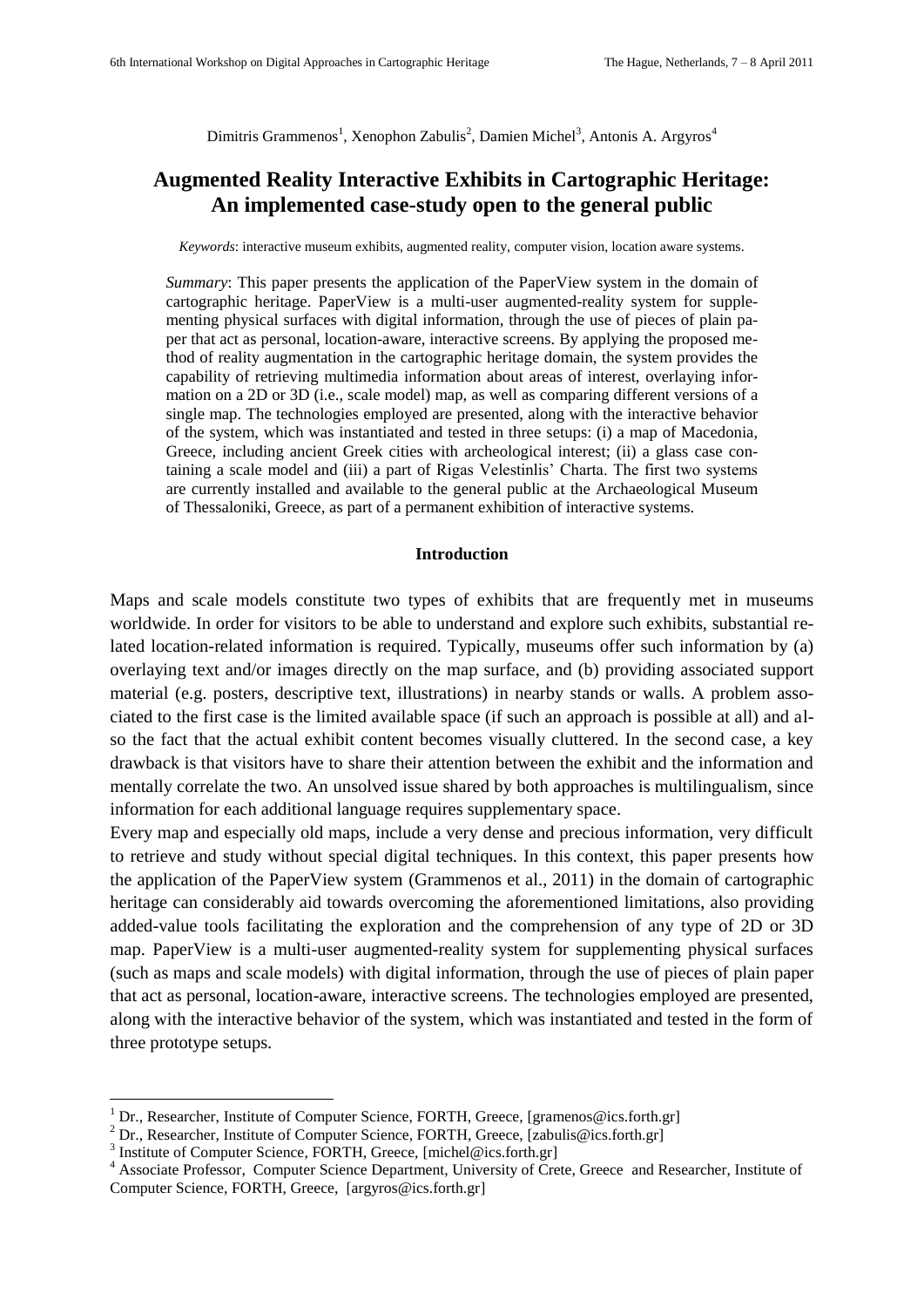#### **Background & Related Work**

Augmented Reality (AR) is a variation of Virtual Reality (or VR) which superimposes digital information in the real world (Azuma, 1997). The most common approach is to use a handheld (e.g., mobile phone, PDA), or a wearable display (e.g., Sparacino, 2004) to overlay visual digital information onto real-world live video, acquired through a camera. An alternative approach is to project information in the real world, as was originally suggested by Wellner (1993) in the DigitalDesk system. In this context, a handy tool is what is usually referred to as a "magic lens" (Bier et al. 1993). At an abstract level, a magic lens is a "tool" comprising a (passive or active) surface in which visual information is presented regarding the piece of physical area that is located underneath the lens. In this direction, Reitmayr et al. (2005) augmented paper maps using a PDA and a rectangular piece of cardboard with a black border to browse images. A limitation of this approach is that only a single PDA and one cardboard can be tracked. Following a different line of thinking, Bimber et al. (2006) presented an approach for digitally augmenting pictorial artwork, also supporting user interaction through a secondary screen and a mouse. Holman et al. (2005) project a windowing environment on physical paper to simulate the use of digital paper displays. The pieces of paper and the user fingers are augmented with IR markers in order to be tracked. The Magic Lenses framework (Brown and Hua 2006) employs a handheld mirror-like prop with an attached magnetic tracking sensor and a "selection icon" with a secondary display to augment a 3D image projected on a workbench. In order to tack this icon, a surface coated with the retroreflective material is used, along with an IR camera and IR illumination. Izadi et al. (2008) present a rear-projection surface that can project a second image through it onto a sheet of projection film placed on it, acting as a magic lens. In order to be tracked, the magic lens is augmented with either passive or active tags. More recently, Spindler et al. (2009) developed a system that tracks a sheet of paper augmented with IR-reflecting markers which is used to explore the 3D space over a tabletop. The authors identify four different types of data spaces (volumetric, layered, zoomable, temporal) and suggest related navigation techniques.

#### **The PaperView System**

The PaperView system (Grammenos et al., 2011) comprises a surface to be augmented, a projector, a color camera, and a conventional PC with audio speakers. Additionally, rectangular pieces of plain white cardboard of various sizes are employed which feature a colored frame. A computer vision system tracks the position and pose of the paper surfaces, as well as the activation of any related interactive areas by the users" fingers which may touch this surface. The vision system detects the quadrilaterals corresponding to the cardboards based on the knowledge of the color of the border of each cardboard using a color similarity metric (Smith and Chang, 1996). Then, the silhouettes of the detected contours are traced and fitted with straight lines. The system estimates the transformation that maps the detected quadrilateral(s) to rectangular regions, using a *homography*. The identity of each cardboard is maintained over time. To increase robustness and suppress jitter, the trajectories of the polygon corners are tracked using *Kalman filtering* modeling location and velocity. The 3D location and pose of the cardboard is estimated given the size of its edges in the image and its size, during setup, by placing the cardboard in a frontoparallel posture on the surface of the table. Additionally, rectangular areas dynamically defined by the application (i.e., "soft" buttons) are continuously checked for differences using a background subtraction me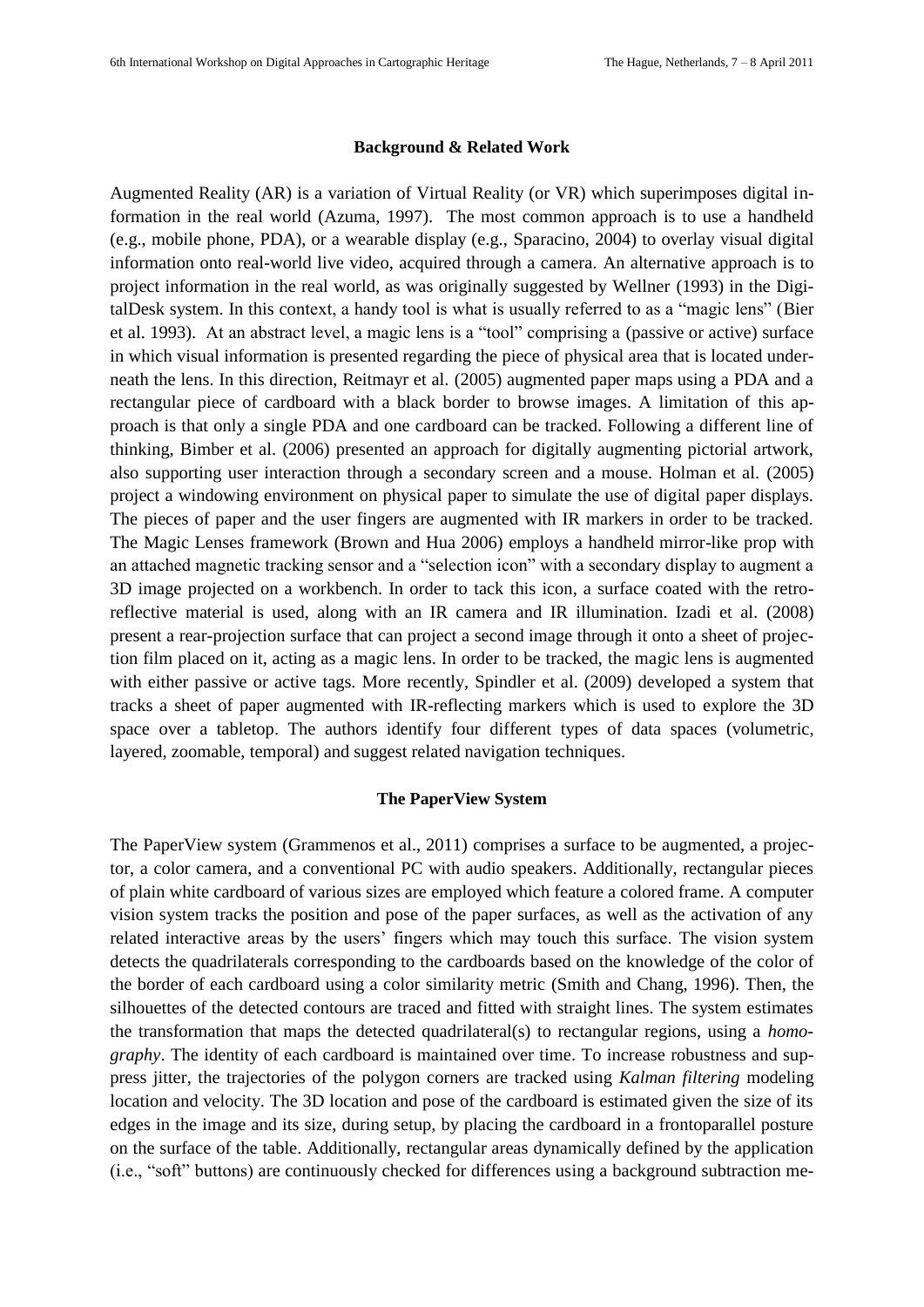thod. The image projections of these areas are tested for the occurrence of skin-colored blobs, using the method in (Argyros, Lourakis, 2006) and, at the same time the neighboring area of the nested quadrilateral is checked for occlusions. Finally, all the information generated by the vision system is passed through a custom middleware layer to an application, which implements the system"s user interface.

In essence, PaperView follows the paradigm of augmentation of maps using real world objects suggested by Reitmayr et al. (2005), extending it by supporting multi-user interaction, fingerbased input and concurrent tracking of diverse border colors. In contrast to PaperWindows (Holman et al. 2005), SecondLight (Izadi et al. 2008) and Spindler at al. (2009), no IR markers are necessary to augment the paper or the users" fingers. Also, unlike Magic Lenses (Brown and Hua 2006), no magnetic tracker or special coating of the table surface are used.

In the domain of cartographic heritage, PaperView has been instantiated and tested in the form of three setups:

- 1. a map of Macedonia, Greece, including ancient Greek cities with archeological interest;
- 2. a glass case containing a scale model of an ancient farmhouse;
- 3. a part of Rigas Velestinlis" Charta.

The first two demonstrators are currently installed and available to the general public at the Archaeological Museum of Thessaloniki, Greece, as part of the "Macedonia from fragments to pixels" permanent exhibition of interactive systems (www.makedonopixels.org - exhibits "Multimodal Diverse travel" and "One day in a farmstead"). The later prototype is available as a demonstration at the premises of ICS-FORTH.

# *Ancient Macedonia Map*

The system (see [Figure 1](#page-2-0)) comprises a large wooden table  $(2.2x1.2 \text{ m}^2)$ , the surface of which is covered by a printed map of Macedonia, Greece. The printout does not contain any text or other kind of data. Underneath the table there are two sound speakers and high above it, hanging from the ceiling, there are a high-definition (1920x1080) video projector and a camera. Initially, the location (as red spots) and names of ancient Greek cities with archeological interest (in English and Greek) are projected on the map surface. At the one side of the table surface, brief bilingual instructions are also projected.

<span id="page-2-0"></span>

Figure 1: PaperView version augmenting a map of ancient Macedonia.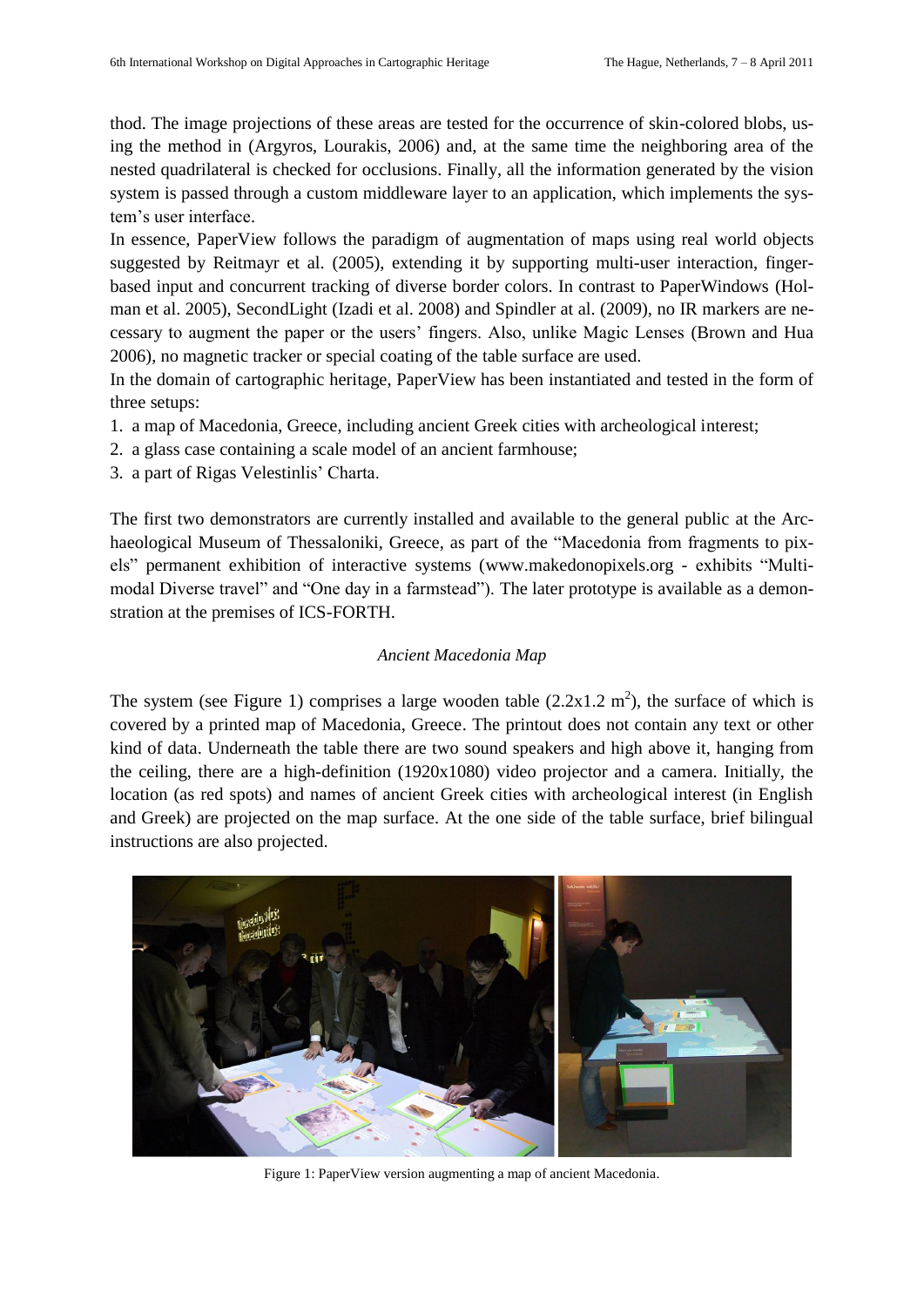On two of the sides of the table, there are two cases containing several pieces of white cardboard  $(30x30 \text{ cm}^2)$  which are at the visitors' disposal. Each cardboard piece has a colored frame. One of the four sides of the frame has a different color compared to the remaining three. This side is considered to be the cardboard's "bottom" side, i.e., the side against which all text is aligned. The color of the other sides is used to denote the cardboard"s language (e.g., green is for Greek and orange for English). Multiple users can concurrently use the table.



Figure 2: Visitor interaction with the system: (left) "map mode"; (right) "info mode".

<span id="page-3-0"></span>The visitors' interaction with the system operates as follows:

- 1. When a visitor places a cardboard piece over the table surface, an image is projected on it, showing a satellite view of the respective printed map area ("map mode" – see [Figure 2](#page-3-0), left). Furthermore, a magnifying glass is projected on the paper's centre. If a city's name intersects with a piece of paper, then the name's letters are rotated so that they are aligned with the paper"s orientation.
- 2. As the visitor moves the cardboard around, the size of the magnifying glass changes. The closer it gets to a city"s location, the bigger it gets, in order to facilitate city selection. If the magnifying glass is located over a city, then a multimedia slideshow starts ("info mode" – see [Figure 2,](#page-3-0) right). The slideshow comprises a series of pages, each of which may contain any combination of text, images, and videos. At the bottom area of the slideshow, a toolbar is projected containing an indication of the current page and the total number of pages (e.g., 4/23), as well as buttons for moving to the next/previous page. The visitor may interact with these "soft" buttons using his/her fingers (see [Figure 2,](#page-3-0) right). The information projected on the cardboard is always rotated so that it is kept aligned to the "bottom" side.
- 3. If the paper is taken off the table"s surface, the buttons disappear and the user can move to the next/previous page, by tilting the paper right or left, respectively. In this case, the projection is appropriately distorted [\(Figure 3,](#page-4-0) left), so that the visual content registers correctly to the paper surface. In order to avoid accidental browsing actions, page change does not happen instantly. Instead, an arrow-shaped progress bar is presented on the paper [\(Figure 3,](#page-4-0) right) and takes about 1 second to fill.

In order to visually link the information presented on a cardboard piece to the site it refers to, a virtual connecting string is used. When the cardboard is close to the site, the string is green and thick. Then, as it gets further, its color gradually changes, first to orange and then to red, and its thickness is reduced. Finally, if the cardboard is moved beyond a minimum distance, the string "breaks" and the paper's surface returns back to "map mode".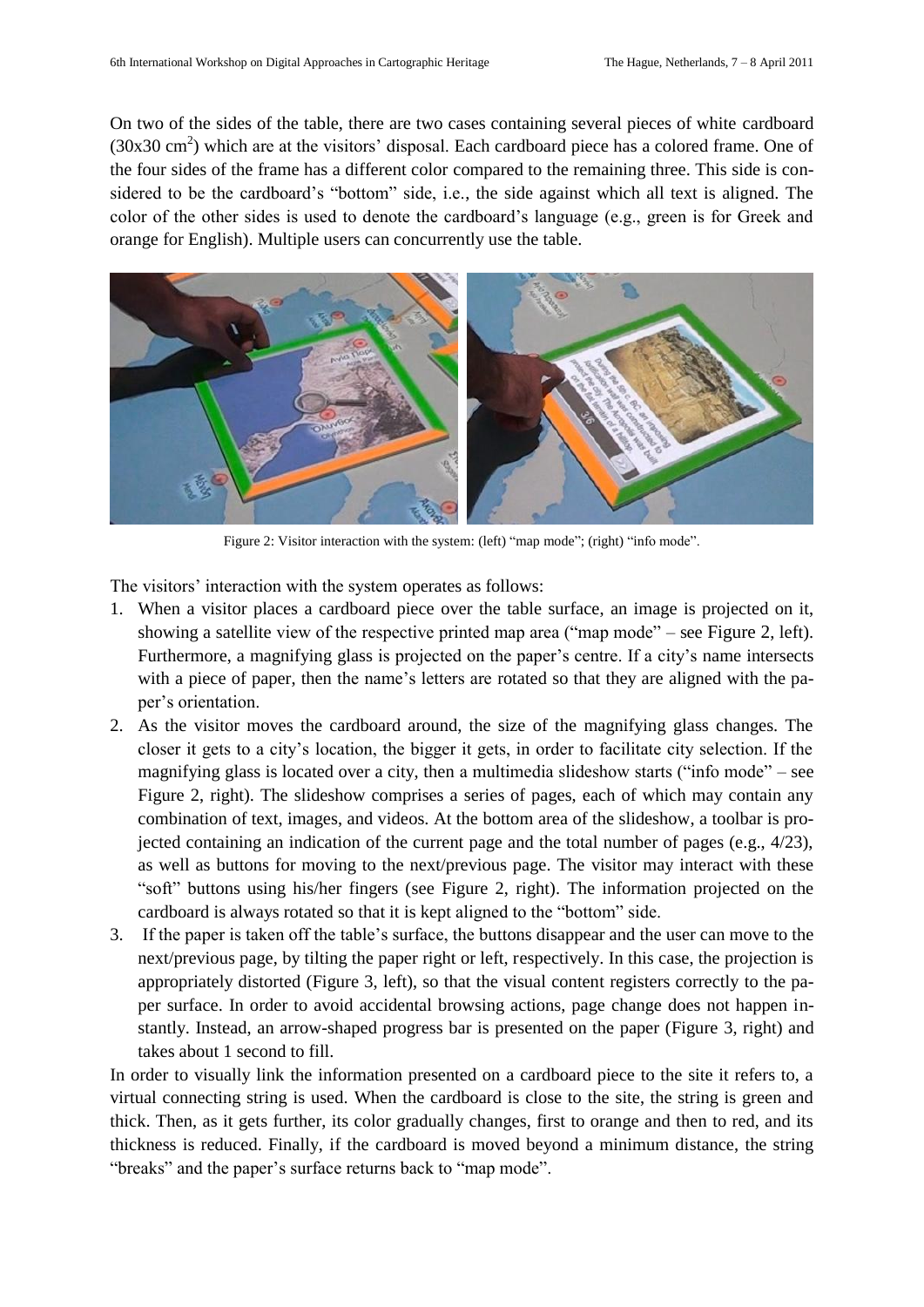

Figure 3: (left) lifting the paper above the table surface; (right) tilting the paper to browse content.

## *Farmhouse Scale Model in Glass Case*

<span id="page-4-0"></span>This version of PaperView allows visitors to retrieve information about an ancient farmstead of the 4th century BC that has been excavated at Asprovalta near Thessaloniki. This is achieved by enriching a scale model (about  $83x83$  cm<sup>2</sup>) with multimedia information in one of the main exhibition areas of the Archaeological Museum of Thessaloniki (see [Figure 4\)](#page-4-1). The main goal of this setup is to create a self-contained "add-on" system, requiring minimal interventions to the installation space. In order to accommodate the space limitations, an ultra short throw projector is used, and a camera with a wide angle lens.



Figure 4: PaperView version augmenting a scale model of an ancient farmstead of the 4th century BC.

<span id="page-4-1"></span>The system behaves similarly to the table setup, with just the following differences (a) when the lens is located over a point of interest, a short animation is presented that starts from a view of the piece of the model located underneath the cardboard and is gradually transformed into the respective area of the actual excavation site, so that visitors can visually correlate them; (b) due to the glass surface, no information is projected outside the tracked papers; and (c) papers cannot be used when higher than a few centimeters above the surface, since the projector"s beam is located very close to the surface.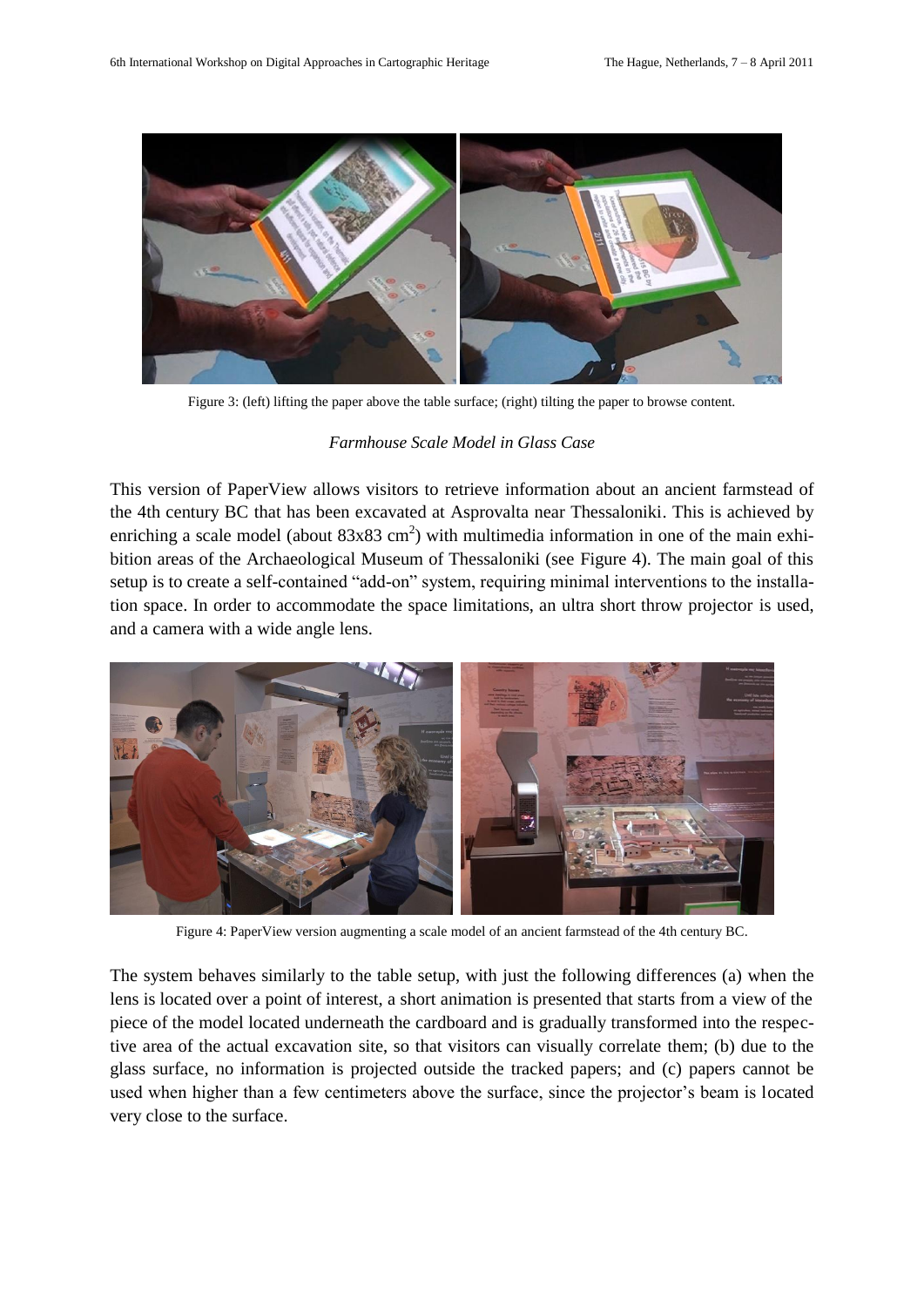#### *Rigas Velestinlis' Charta*

The *Charta* is a twelve-sheet map (about 200 x 200 cm<sup>2</sup> in total) which represents Greece and almost the whole of Balkan Peninsula and was created by Rigas Velestinlis, one of the major figures of Greek Enlightenment (Livieratos, 2008). The content of the Charta is very rich and dense, including a large number and variety of themes such as toponymy, coins, geographic and conceptual symbols, descriptive and reference texts, graphic representations and images, names of persons and facts, historic and archaeological references plus specific illustrations, plans and maps within the map, etc (Livieratos 2008). The existing copies of the Charta in Greece have been proclaimed by the Ministry of Culture as national monuments. The research on Rigas Velestinlis Charta is a major project developed by the Cartography Group at the Aristotle University of Thessaloniki. It is studied both from the geometric point of view such as map projection, (Boutoura 2008) as well as for its geometric and precious thematic content, for examples the coins (Pazarli 2008) using digital techniques. In 2008, it was discovered that two different versions of the Charta exist, which have thirteen differences (Livieratos 2008). The two versions were respectively named Version-A and Version-B. More recently, it was discovered that there are also variations among different Version-A copies of the map (Livieratos 2010).



Figure 5: Rigas Velestinlis' Charta (from the Kapesovo copy). The area outlined in blue is the part of the map presented by the prototype.

<span id="page-5-0"></span>In this context, the first of the two aforementioned PaperView versions was adapted to allow for the exploration of the Charta. An infra-red camera was also added to the set-up, which tracks a custom-made electronic pen with an infrared tip. For the initial prototype, it was decided to focus on just one part of the whole map, taken from the "Kapesovo copy", after union of the twelve map sheets using special digital cartographic procedures [\(Figure 5\)](#page-5-0). The map is printed and then attached on a table"s surface. Initially, the location and names of cities are projected on the map, as well as the outlines of areas of interest such as coins (with a blue circular outline), areas where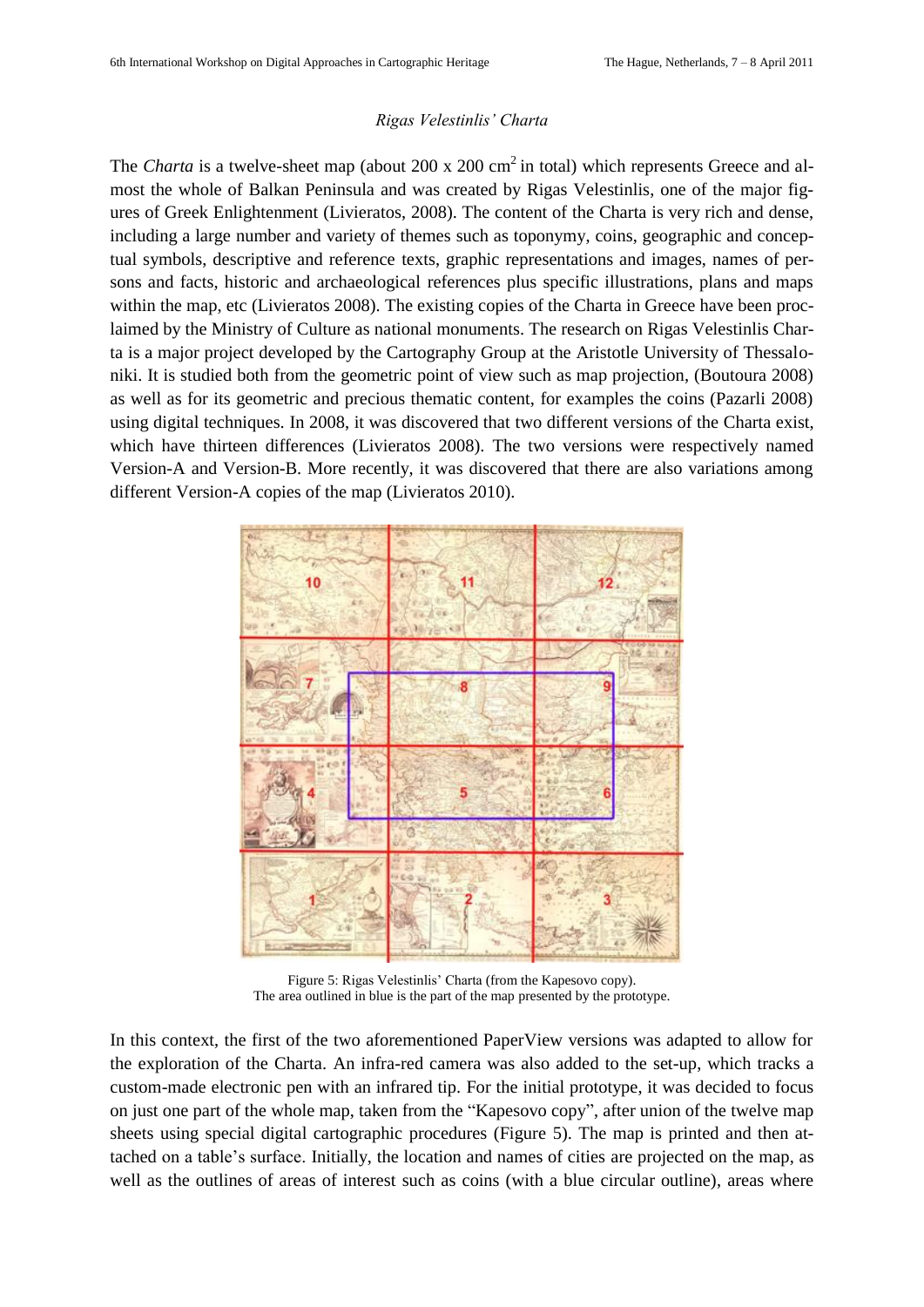differences with alternative versions of the map have been identified (as green rectangles), etc. As in the other cases, users may interact with the map through rectangular pieces of white cardboard with a colored frame. However, in this case, each side of the cardboard supports different types of interaction. More specifically:

*Side A*: This side operates similarly to the "Ancient Macedonia Map" version of the system, also supporting the retrieval of information about areas of interest (such as coins, areas with differences, cities, etc. – see [Figure 6\)](#page-6-0). When an area with differences is presented, alternative animations are employed in order to assist the user in identifying those differences. For example, a transition between the two maps is showed, where the differences are highlighted in red (e.g., see a sequence of key animation frames in [Figure 7\)](#page-6-1). Then, a video showing the two pieces of the map sliding on top of each other is shown, accompanied by a descriptive text.



Figure 6: Retrieving multimedia information about (left) a city, and (right) a coin from the Rigas Velestinlis" Charta.

<span id="page-6-0"></span>

<span id="page-6-2"></span><span id="page-6-1"></span>Figure 7: Sequence of key animation frames showcasing the differences between two versions of the map.



Figure 8: Interacting with the Charta using the cardboard"s Side B.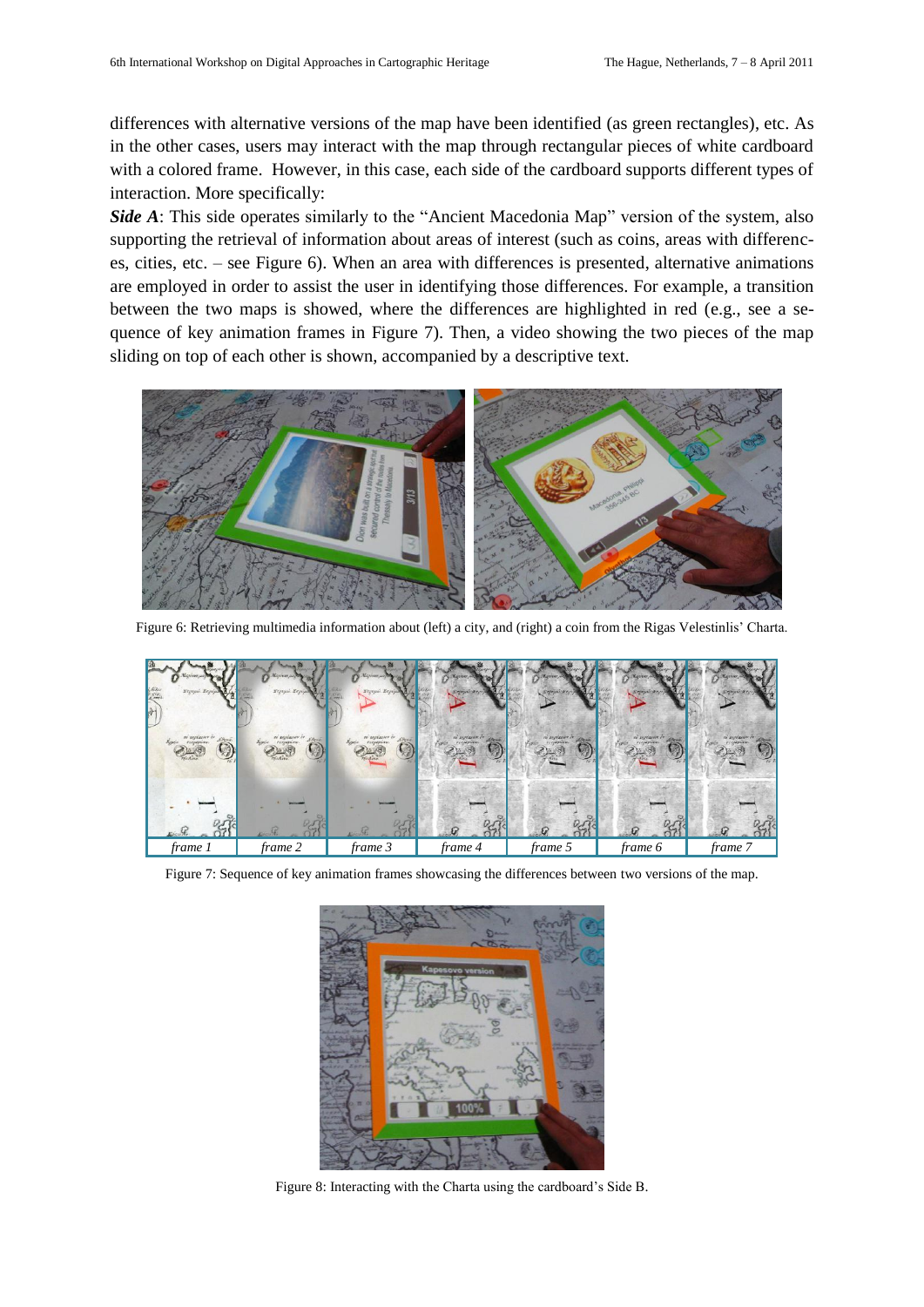*Side B*: When the cardboard is placed over the table surface, the corresponding area located underneath it is projected on it (see [Figure 8\)](#page-6-2). At the top side of the cardboard there is a caption stating the map version that is projected on its surface. On the lower side, there is a toolbar containing a label that indicates the current zoom level and 4 buttons:

(1) *Zoom in*: The piece of the map that is presented on the cardboard is magnified by 10% (see [Figure 9\)](#page-7-0). Magnification is achieved by displaying a very high resolution image of the map.

(2) *Zoom out*: The piece of the map that is presented on the cardboard is shrunk by 10%.



Figure 9: Zooming in the map

<span id="page-7-0"></span>(3) *View different map*: The user can view the respective area of other versions of the map (see [Figure 10\)](#page-7-1).



Figure 10: Viewing alternative versions of the map (left: Kapesovo, right: Kozani)

<span id="page-7-1"></span>(4) *Freeze*: The image presented on the cardboard freezes and does not change as the user moves it around. Through this functionality, users can freeze a specific area of alternative map versions on different pieces of paper and then place them side-by-side in order to compare them (e.g., see [Figure 11\)](#page-8-0).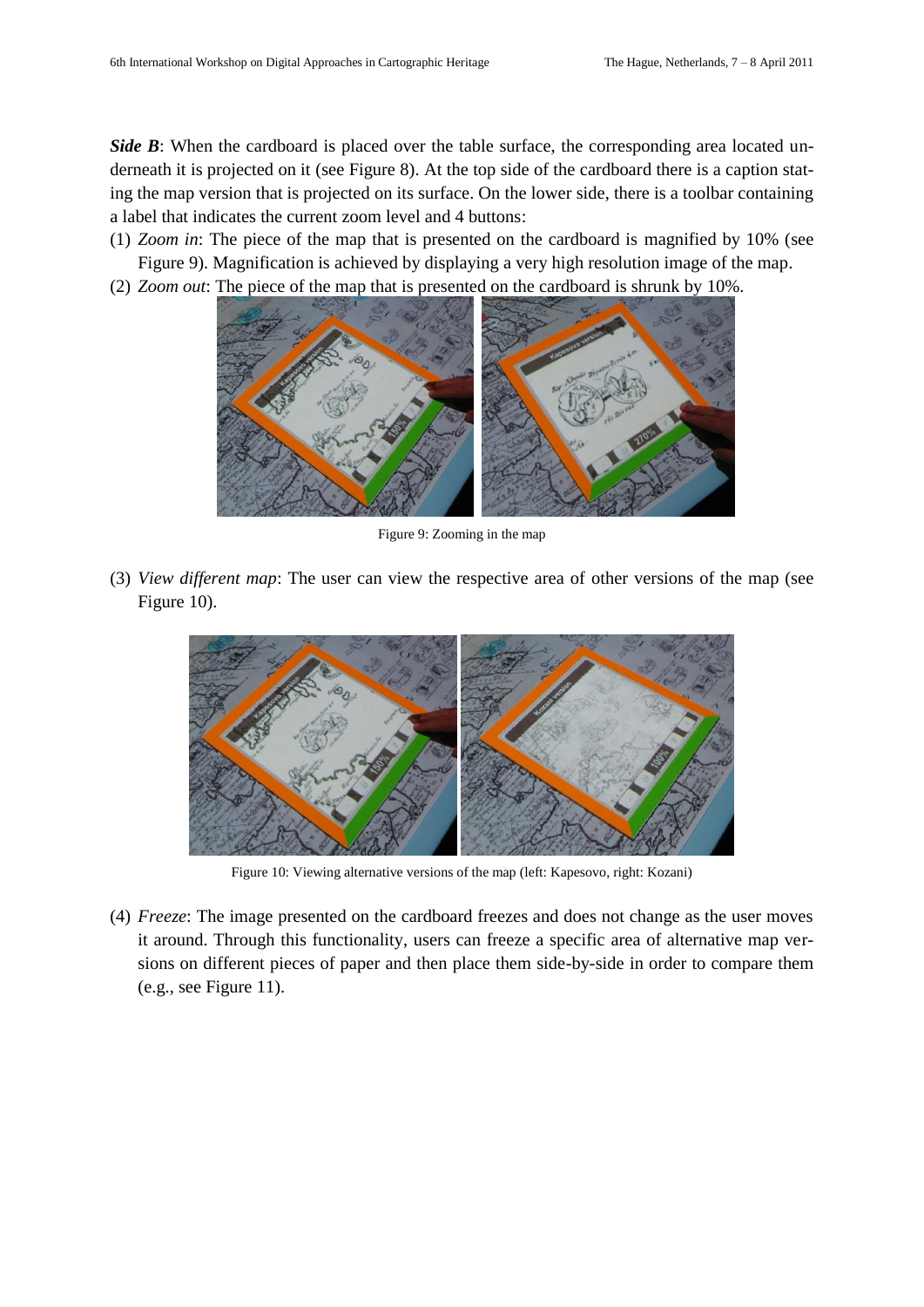

Figure 11: Freezing a piece of the map, to compare among different versions

<span id="page-8-0"></span>In addition to cardboard-based interaction, users can also employ the pen with the infra-red tip, in order to access some additional functionality. For example, they can draw digital paths directly on the printed map. If the path is "open" (i.e., its start and end points are apart) then the total length of the path (in kilometers) is presented (see [Figure 12](#page-8-1) - left). If the path is "closed" (i.e., its start and end points are very close), then the area of the region inside the corresponding closed curve is also presented (see [Figure 12](#page-8-1) - right). The path can also be drawn over the area covered by a paper. Due to the distortion of the map, the presented data are rough estimates, used to aid the user understand the real dimensions of the area presented by the map.



Figure 12: Using the path tool.

<span id="page-8-1"></span>As the Charta embeds an overwhelming amount of heterogeneous pieces of information, besides the functionality and tools supported by the current prototype, a number of additional interaction options have been identified for future implementation, which will further aid filtering, exploration, and comprehension of the map"s content, eventually rendering this unique historical piece accessible to, and usable by, the broader public.

#### **Conclusions**

This paper has presented the application of the PaperView system as a means of exploiting augmented-reality technologies for supporting the exploration of cartographic museum exhibits and the retrieval of location-based multimedia and multilingual information. Up to now, the alternative versions of the PaperView system have been used both in a laboratory setting (the premises of ICS-FORTH) and in an exhibition open to the general public (Archaeological Museum of Thessaloniki) by several hundreds of people of various ages, nationalities and educational / technological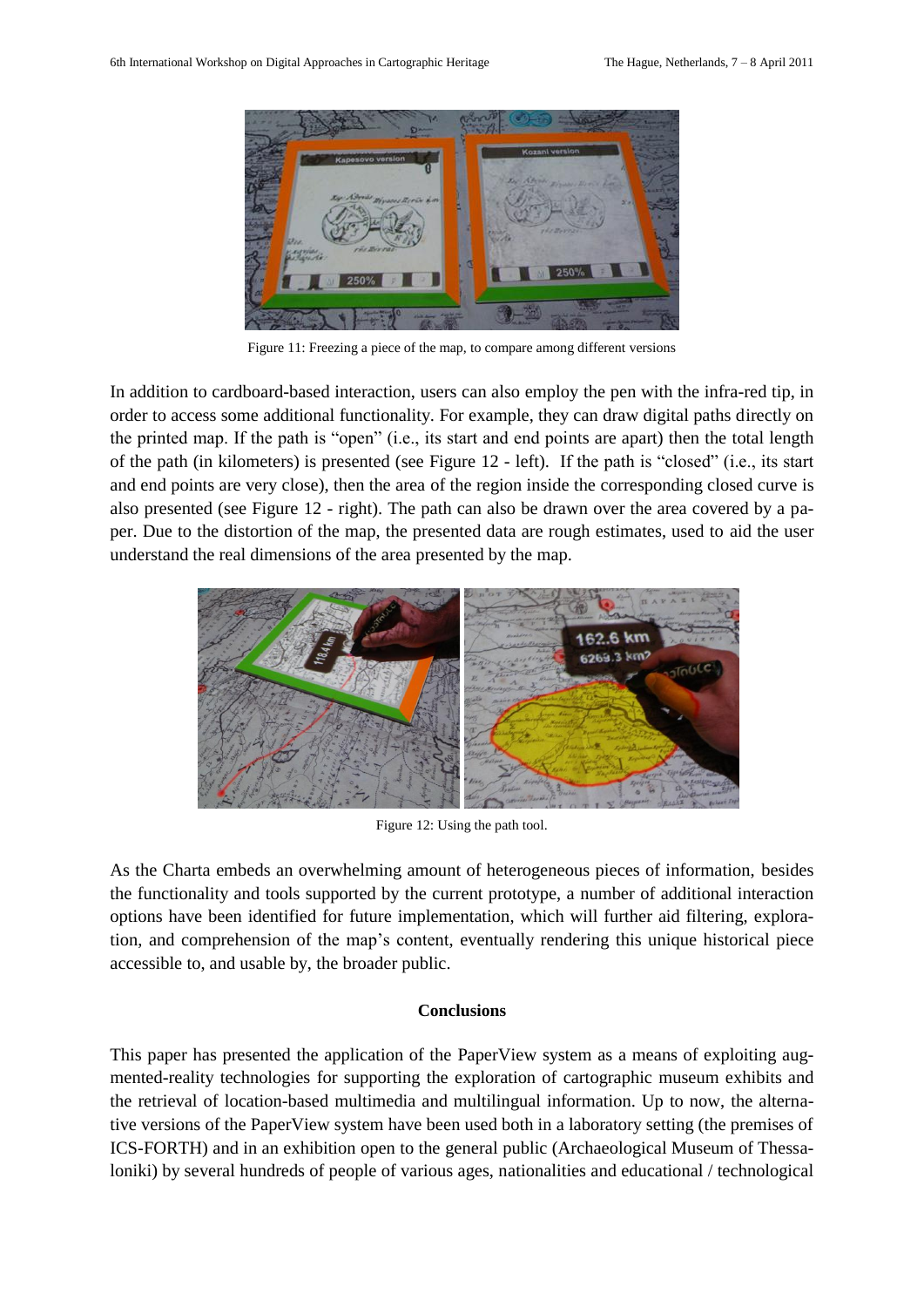backgrounds with a great success. The overall opinion of the users ranged from positive to enthusiastic. In this respect, our experience so far has shown that novel interactive technologies can have a dramatic impact on the way people interact with the real world, offering unprecedented possibilities for the exploration of physical artifacts and for the discovery of related – unlimited in size or scope – knowledge. More specifically, the combination of digital, location-based, dynamic information with tangible objects (e.g., maps, models) that have an established, highly-appreciated aesthetic and haptic appeal can provide the domain of cartographic heritage with very powerful, added-value tools which can leverage its appeal and impact to the general public.

# **Acknowledgements**

The work presented in this paper have been conducted in the context of FORTH-ICS" RTD Programme "Ambient Intelligence and Smart Environments". The authors express their gratitude to M. Sifakis for the archaeological content of the prototype systems and to A. Katzourakis for the graphical designs. The authors would also like to thank Prof. Evangelos Livieratos and Prof. Chryssoula Boutoura, for their invaluable help and provision of digital content for the creation of the Rigas Velestinlis" Charta prototype.

## **References**

Argyros A.A., Lourakis M.I.A, 2006: *Vision-based Interpretation of Hand Gestures for Remote Control of a Computer Mouse*, in Proc. of the HCI"06 workshop, 40-51

Azuma, R. T. 1997: *A Survey of Augmented Reality*. In Presence, Vol 6, No. 4, 1997. Pp 355-380.

Bier, E. A., Stone, M., C., Pier, K., Buxton, W. and DeRose, T. D., 1993. Toolglass and magic lenses: the see-through interface. In Proceedings of the 20th annual conference on Computer graphics and interactive techniques (SIGGRAPH '93). ACM, New York, NY, USA, 73-80.

Bimber, O., Coriand, F., Kleppe, A., Bruns, E., Zollmann, S., and Langlotz, T. 2006. Superimposing pictorial artwork with projected imagery. In ACM SIGGRAPH 2006 Courses, 16-26.

Boutoura C., 2008: *On the map projection of Rigas Velestinlis Charta*, e-Perimetron, Vol. 3, No. 3, 146-160

Brown D. L. and Hua H. 2006. Magic Lenses for Augmented Virtual Environments. IEEE Comput. Graph. Appl. 26, 4 (July 2006), 64-73.

Grammenos D., Michel D., Zabulis X., and Argyros A. A., 2011. *PaperView: augmenting physical surfaces with location-aware digital information*. In Proceedings of the fifth international conference on Tangible, embedded, and embodied interaction (TEI '11). ACM, New York, NY, USA, 57-60.

Holman D., Vertegaal R., Altosaar M., Troje N., and Johns D., 2005: *Paper windows: interaction techniques for digital paper*. In Proc. of CHI '05, 591-599.

Izadi S., Hodges S., Taylor S., Rosenfeld D., Villar N., Butler A., and Westhues J., 2008: *Going beyond the display: a surface technology with an electronically switchable diffuser*. In Proc. of UIST '08, 269-278.

Livieratos E., 2010: *A variant of Rigas Velestinlis Version-A Charta: The Kapesovo copy*. e-Perimetron, Vol. 5, No. 2, 2010, 103-106

Livieratos E., 2008: *On the unveiling of two versions of Rigas Velestinlis Charta*, e-